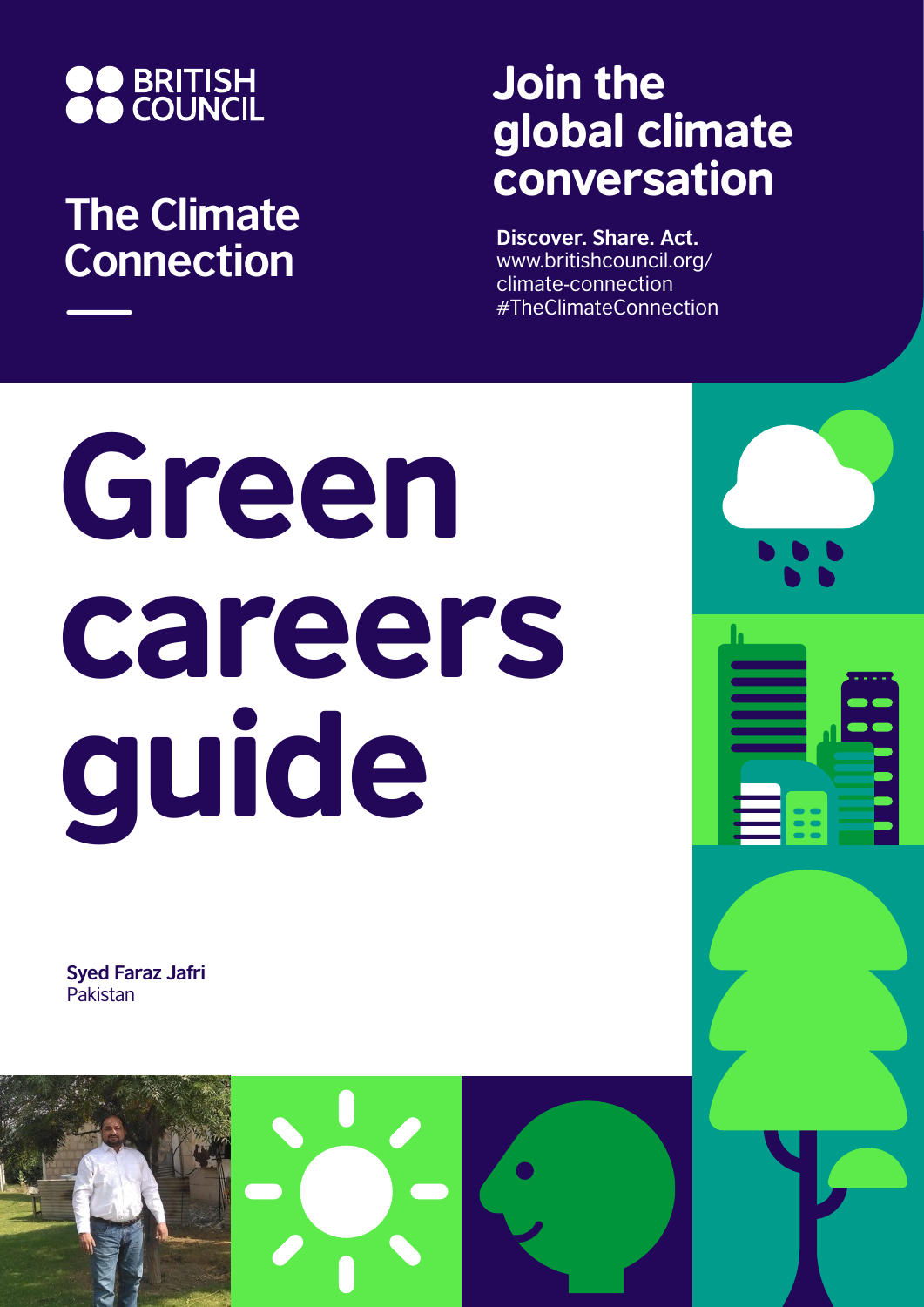### Syed Faraz Jafri Pakistan



Engr. Syed Faraz Jafri is currently employed within the capacity of Chairperson, Civil Engineering Department, Ziauddin University, Faculty of Engineering, Science, Technology and Management (ZUFESTM) Karachi, Pakistan. The candidate has completed BS Civil Engineering from Sir Syed University of Engineering and Technology – Karachi, Pakistan in 2002 and MS Civil Engineering from University of East London (UK) in 2006. Research based MS was produced by the candidate covering the modern aspects and advancements in Civil Engineering. The candidate bears 12 years experience of education sector with 2 years field experience.

#### **Contribution towards Renewable/ Green Energy Sector**

Being the educationist and researcher, contributions were made and presented in terms to promote green environment amongst the concerned stakeholders of Pakistan. Not only this, suggestions are put forward for Green Energy trends in order to bridge the gap between industry and academia further. In the next phase of respective document, intellectual steps or short stories are discussed that are actually the initiatives of Engr. Syed Faraz Jafri (UK Alumni) in Pakistan within his capacity of associated academic and administrative responsibilities till to date.

#### **1. Bridge-Stone of Polluted Free Department of Civil Engineering, Ziauddin University Faculty of Engineering, Science, Technology & Management, Karachi, Pakistan**

Since 2017, Department of Civil Engineering, Ziauddin University Faculty of Engineering, Science, Technology and Management is dedicated at Education City, Link Road Campus, Karachi, Pakistan. The selected area is bit



far away from urban problems imparting the polluted free healthy environment for students and teachers. The construction of campus is proposed in a way to produce green outlook for visitors all around its periphery along with the deputation of certain staff for its routine/ periodic maintenance. This step should be appreciated as the green construction of first university in education city, Karachi, Pakistan.

#### **2. Provision of Solar Panel all Around in Education City Campus**

Another story pertinent to green energy restoration is the installation of solar panels all around in the campus of Ziauddin University situated in Education City, Karachi, Pakistan. Solar panels are provided in campus to channelize the reservation of energy in economic terms considering the available resources and facilities of university. This arrangement is infact an indigenous task to utilize the natural assets and minimizing the depletion effects using sunlight and green building ideas.

#TheClimateConnection www.britishcouncil.org/climate-connection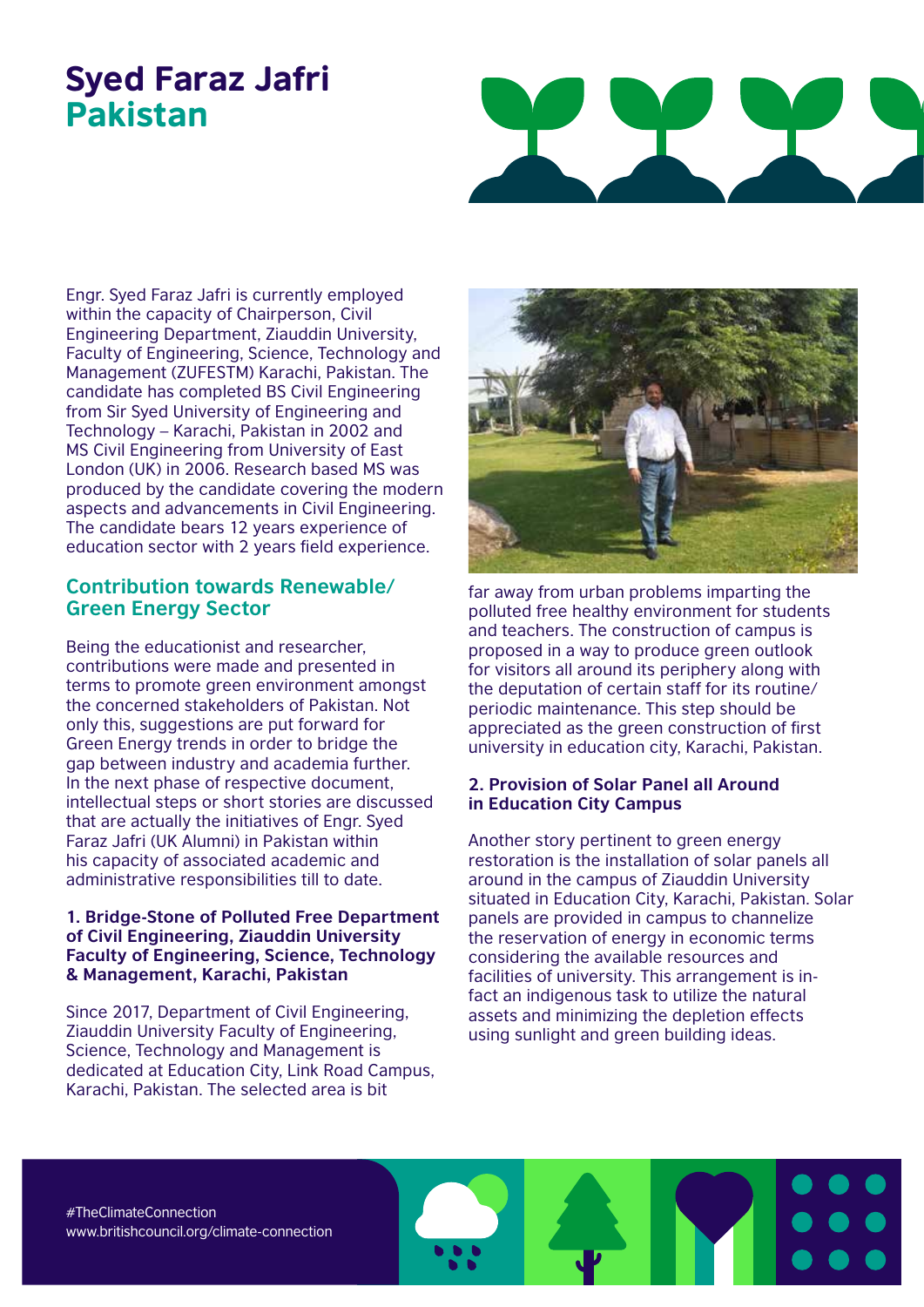



**3. Practicing GREEN DAY with Students and Faculty of Department of Civil Engineering, Ziauddin University**

It is the common practice adopted in department to allocate a Green Day in order to promote sustainable and healthy environment. Students and faculty are encouraged to clean the campus in particular day and plant at-least a single tree by his/ her own and monitor its flourish. This is actually a way forward step in the area of renewable/ green energy sector providing natural environment for users and ensuring the maximized control of pollution within the specific area.

#### **4. Curriculum Advancements in terms of Green Metric Ranking**

At the moment, the department is offering two degree programs namely; BE Civil Engineering and BS Civil Technology. Number of courses is offered in both programs which eventually cover the broader perspective of green energy effects, sustainable developments and green buildings. In addition to that, the department is also striving hard to actively participate in Green Metric International University Ranking Systems.

The courses offered in said perspective in BE Civil Engineering Program are as follows:

- 1. Engineering Geology
- 2. Environmental Engineering
- 3. Structural Analysis
- 4. Construction Engineering
- 5. Soil Mechanics
- 6. Water Resource Management
- 7. Irrigation & Drainage Engineering

The courses offered in said perspective in BS Civil Technology Program are as follows:

- 1. Concrete Technology
- 2. Engineering Geology
- 3. Soil Mechanics
- 4. Water Supply & Waste Water Management
- 5. Structural Analysis
- 6. Occupational Health & Safety Management
- 7. Construction Engineering
- 8. Environmental Management
- 9. Hydrology & Irrigation Engineering
- 10. Construction & Project Management



#TheClimateConnection www.britishcouncil.org/climate-connection